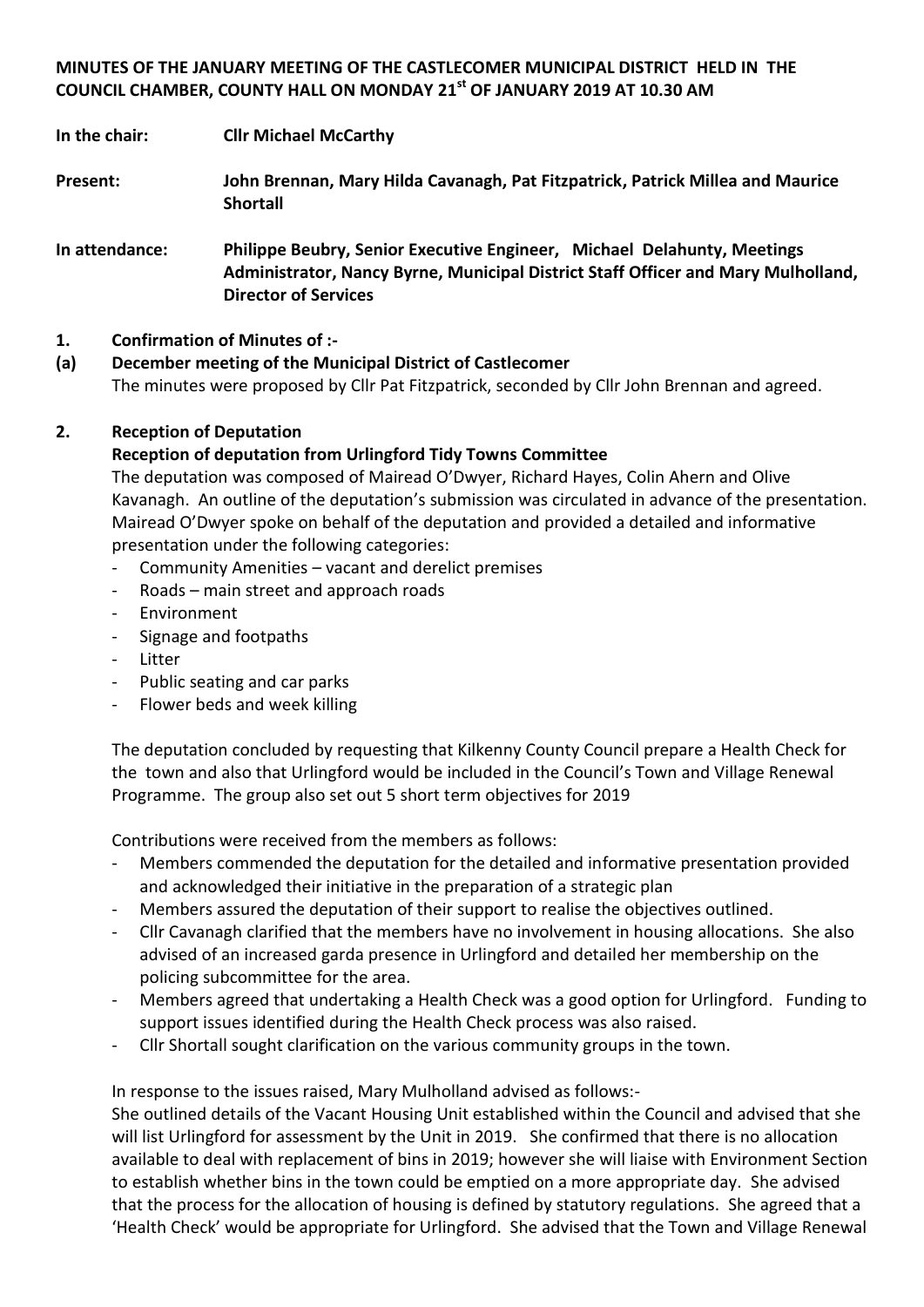Scheme is a competitive process with match funding required from the Community and confirmed that the Community Section is resourced to assist and support Communities with this and other grant applications.

Michael Delahunty advised that a Health Check is an assessment of the town's strengths and challenges. He advised that it involves consultation and input from various sources including the community and traders and welcomed the deputation's proposal for a larger Community Council. He outlined details of a Grants Booklet published by the Council in 2018 and advised that the 2019 edition is due to be published next month. He confirmed that the Community Section is resourced to assist and support Communities with grant applications; he welcomed news of the town's strategic plan.

Philippe Beubry reminded the deputation that there are limited resources available to deal with roads issues which he must spread geographically; however, the footpath outside the Bank of Ireland is a priority and has been included for attention. He also confirmed that he will liaise with Road Design Section in respect of the provision of an age friendly bus shelter.

The deputation withdrew from the meeting.

# **3. Consideration of Reports and Recommendations**

# (a) **Broadband**

Mary Mulholland confirmed that she had consulted with Steve Coverdale, Broadband Officer who confirmed that there was no further update available from what had been provided at the December meeting. Mary Mulholland also confirmed that she will liaise with the Castlecomer Synergy Network Group in advance of the February meeting.

It was agreed that 'Broadband' would remain on the Municipal District meeting agenda.

# **4. Business prescribed by Statute, Standing Orders or Resolutions of the Council for transaction at such meeting.**

None

**5. Other business set forth in the Notice convening the meeting.**

# **Items submitted by the members**

# **(a) Cllr Mary Hilda Cavanagh**

# **(i) Car park for Urlingford.**

Cllr Cavanagh highlighted the need for the provision of additional parking spaces in Urlingford to support businesses in the town. She highlighted Urlingford's recovering economy with several new business start ups and the urgent need for adequate parking to support these businesses. Members were unanimous in their support for Cllr Cavanagh's request. It was agreed that Mary Mulholland and Philippe Beubry would investigate potential sites. Mary Mulholland advised members that most funding streams which could be utilized would require match funding from the Community. Michael Delahunty advised that lack of adequate car parking in towns is an issue which has arisen during a number of the Health Checks which he has undertaken.

# **(ii) Driver feedback signs for Johnstown and Urlingford.**

Cllr Cavanagh requested that the Council undertake a programme to provide a couple of driver feedback signs in the Municipal District each year.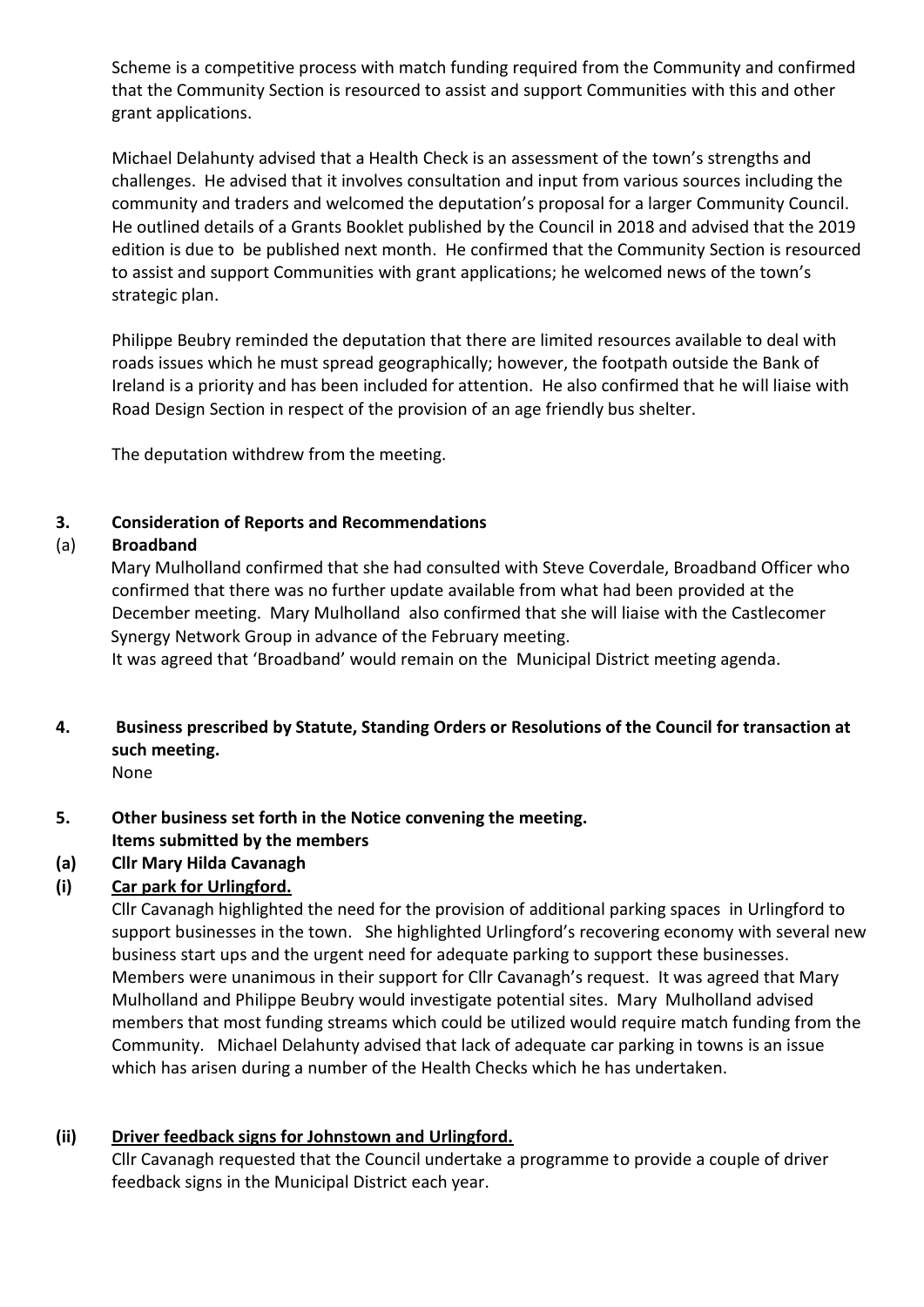#### **(iii) Pothole filling**

Cllr Cavanagh expressed her thanks for the works completed in recent weeks. A number of the other members also voiced their appreciation for works completed.

**Cllr Cavanagh took the chair for a short period at Cllr McCarthy's request when he left the room.** 

#### **(b) Cllr Pat Fitzpatrick**

#### **(i) Update on applications for road safety schemes.**

Cllr Fitzpatrick requested that works at Murphy's Cross, Goresbridge included under the Low Cost Safety Scheme would proceed as soon as approval is received from the Department. Cllr Fitzpatrick also requested that in future, the Road Works Scheme would be published in the local paper as soon as it is adopted by the members.

Philippe Beubry advised that he expects word back from the Department on the proposed Low Cost Safety Schemes in the next 2/3 weeks. He also confirmed, subject to approval from the Department, that it is his intention to complete this Low Cost Safety Scheme in conjunction with the Restoration Improvement Works adopted by the members for Barrack Street, Goresbridge.

#### **Cllr McCarthy returned to the chair.**

#### **(ii) Update on CCTV cameras and data controller.**

Mary Mulholland confirmed that this matter has been discussed under the Joint Policing Committee Forum and the Local Authority and the Gardai are in discussions to find a proper solution to the outstanding issues.

#### **(c) Cllr Maurice Shortall**

### (**i) Murphy's Cross, Goresbridge.**

Cllr Shortall outlined details of signed petition which he had presented to Tim Butler, Director of Services. He proposed that the Restoration Improvement Works for Barrack Street which are included in the 2019 Restoration Improvement Programme adopted by the members be moved forward and undertaken in conjunction with the Low Cost Safety Scheme at Murphy's Cross, Goresbridge as soon as authorisation is received from the Department. Philippe Beubry confirmed that as soon as authorisation from the Department is received, works on the design will commence and stated that a topographic survey of the junction was currently being carried out by the Roads Design Section. Philippe Beubry also advised that in view of the volume of work involved in the design process he could not give a guarantee on the time the Restoration Improvement and Low Cost Safety Scheme would commence.

#### (**ii) Pedestrian Crossings Castlecomer (2) and Ballyragget.**

Philippe Beubry confirmed that TII are dealing with these works and no update has been received.

**(iii) Broadband**

Dealt with under 3(a).

**6. Notices of Motion**

None